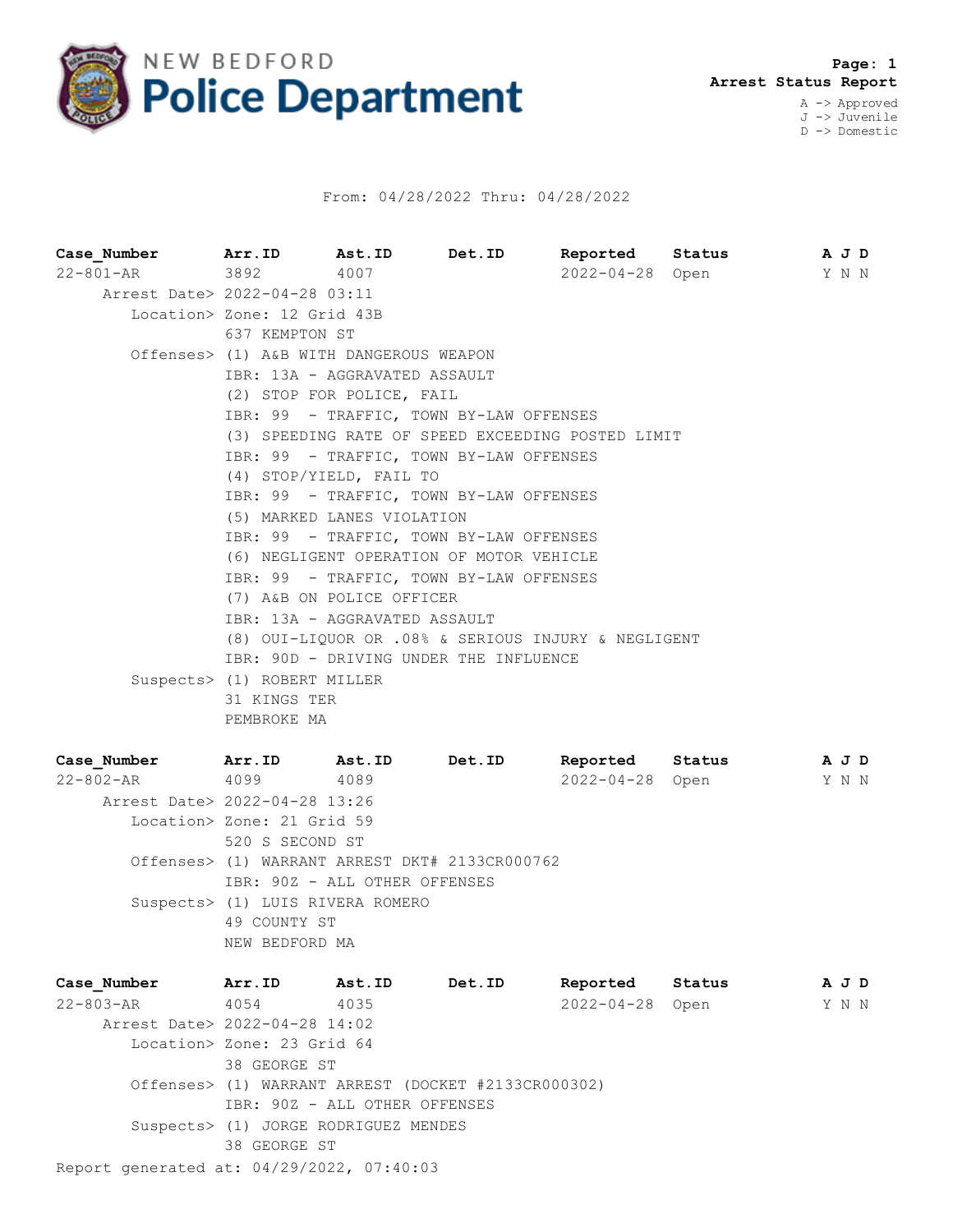

 **Page: 2 Arrest Status Report** A -> Approved

J -> Juvenile D -> Domestic

NEW BEDFORD MA

| Case Number                   | Arr.ID                          | Ast.ID | Det.ID | Reported              | Status | A J D |  |
|-------------------------------|---------------------------------|--------|--------|-----------------------|--------|-------|--|
| 22-804-AR                     | 4054                            |        |        | $2022 - 04 - 28$ Open |        | Y N N |  |
| Arrest Date> 2022-04-28 16:10 |                                 |        |        |                       |        |       |  |
|                               | Location> Zone: 22 Grid 58B     |        |        |                       |        |       |  |
|                               | 1 KATHARINE ST                  |        |        |                       |        |       |  |
|                               | Offenses> (1) WARRANT ARREST X2 |        |        |                       |        |       |  |
|                               | IBR: 90Z - ALL OTHER OFFENSES   |        |        |                       |        |       |  |
|                               | Suspects> (1) RANDY MARTINS     |        |        |                       |        |       |  |
|                               | 116 COUNTY ST                   |        |        |                       |        |       |  |
|                               | NEW BEDFORD MA                  |        |        |                       |        |       |  |
|                               |                                 |        |        |                       |        |       |  |

**Case\_Number Arr.ID Ast.ID Det.ID Reported Status A J D** 22-805-AR 4110 4051 2022-04-28 Open Y N N Arrest Date> 2022-04-28 17:32 Location> Zone: 11 Grid 39B 30 WINGS CT Offenses> (1) WARRANT ARREST IBR: 90Z - ALL OTHER OFFENSES (2) WARRANT ARREST IBR: 90Z - ALL OTHER OFFENSES Suspects> (1) JEROME DEPINA 15 NYE ST NEW BEDFORD MA

**Case\_Number Arr.ID Ast.ID Det.ID Reported Status A J D** 22-806-AR 3965 2022-04-28 Open Y N N Arrest Date> 2022-04-28 19:34 Location> Zone: 13 Grid 33 143 CEDAR ST Offenses> (1) DESTRUCTION OF PROPERTY +\$1200, MALICIOUS c266 §127 IBR: 290 - DESTRUCTION / DAMAGE / VANDALI (2) ASSAULT & BATTERY IBR: 13B - SIMPLE ASSAULT (3) B&E FOR MISDEMEANOR BUILDING OR VEHICLE IBR: 220 - BURGLARY / BREAKING AND ENTERI (4) THREAT TO COMMIT CRIME IBR: 13C - INTIMIDATION Suspects> (1) DONALD RALLO 141 CEDAR ST NEW BEDFORD MA

| Case Number                   | Arr.ID                              | Ast.ID | Det.ID | Reported              | Status | A J D |
|-------------------------------|-------------------------------------|--------|--------|-----------------------|--------|-------|
| $22 - 807 - AR$               | 4089                                | 4099   |        | $2022 - 04 - 28$ Open |        | Y N N |
| Arrest Date> 2022-04-28 18:47 |                                     |        |        |                       |        |       |
|                               | Location> Zone: 31 Grid 15B         |        |        |                       |        |       |
|                               | 37 HOPE ST                          |        |        |                       |        |       |
|                               | Offenses> (1) DRUG, POSSESS CLASS A |        |        |                       |        |       |